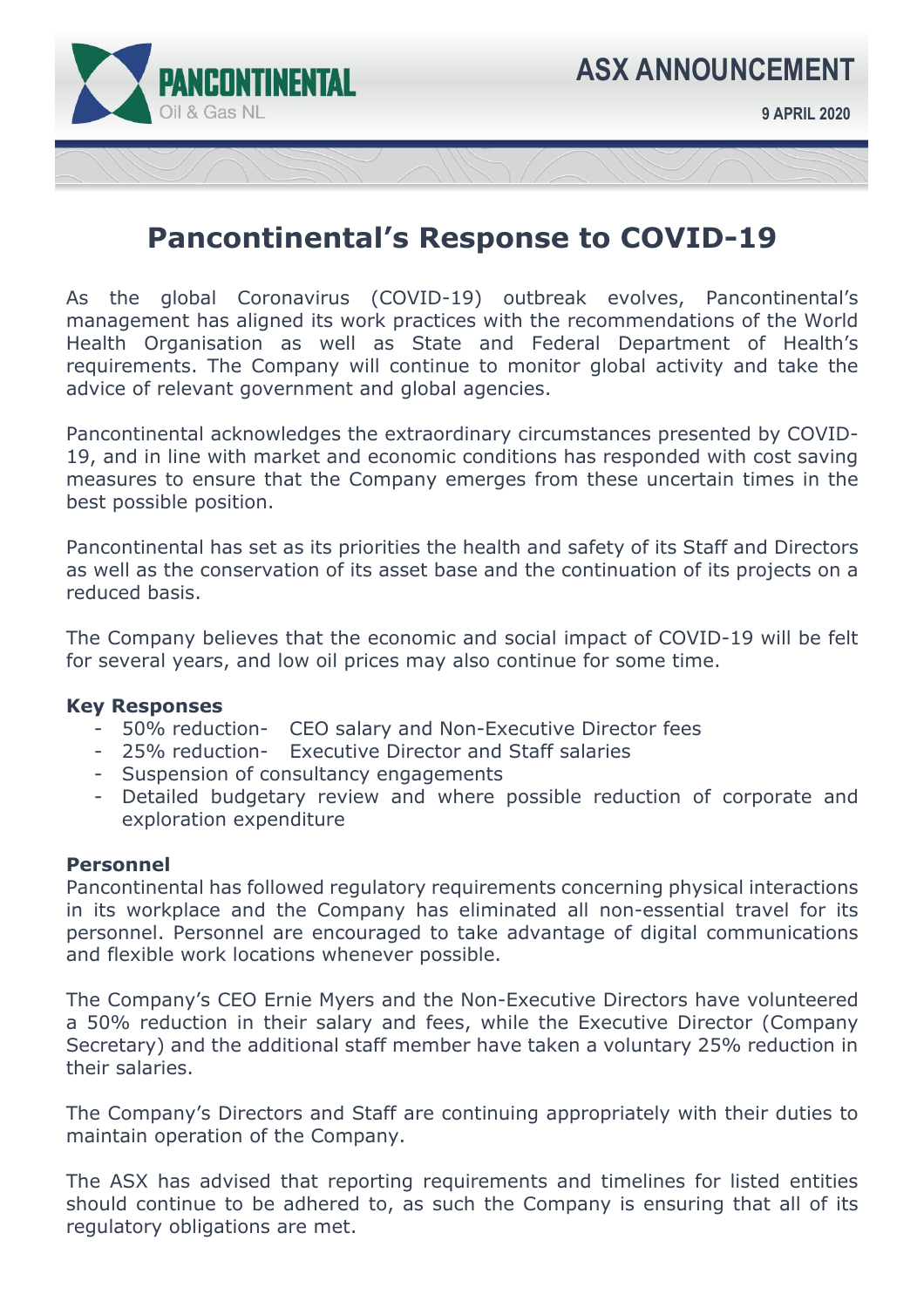# **Exploration Activities**

The Company is continuing to carry out the minimum reporting and work requirements in its exploration projects. Other non-essential activities and expenditure have been reduced.

The Company continues to gather information on possible high-value new-entry projects that it could commence in due course.

## **Corporate**

To prepare and manage our business throughout this period and take the necessary steps to minimise the risk of exposure, the Company has undertaken a detailed corporate budgetary review and has ceased all discretionary and non-essential expenditure. The Company has also approached various service providers to negotiate terms which are appropriate in this economic climate.

## **Chairman's Message**

Commenting on the current circumstances, Pancontinental's Chairman Dave Kennedy said-

 "We face extraordinary times with the emergence of the Covid-19 virus, both personally and corporately. The virus, as well as low oil prices, are likely to affect businesses and industry, including Pancontinental's activities, for some time to come.

Adversity often brings new opportunities and your Company is, as always, looking for worthwhile new opportunities that could be brought to the fore when circumstances improve.

While oil prices are at a "low," and alternative technologies slowly take on the world's energy burden, we cannot escape the fact that oil and gas will remain an important part of the global energy supply for many years. Your Company will continue to seek out high-value oil and gas opportunities for its shareholders.

In the short term, I note with considerable enthusiasm that drilling is apparently still planned in the coming months on-trend to at least one of Pancontinental's offshore Namibian projects.

In summary, I can advise that Pancontinental has taken measures to see it through these extraordinary times and is already taking the first steps towards preparing for better times."

# **Approved for release by the Board of Pancontinental Oil & Gas NL**

For and on behalf of **Pancontinental Oil & Gas NL** 

**Ernie Myers CEO & Executive Director**